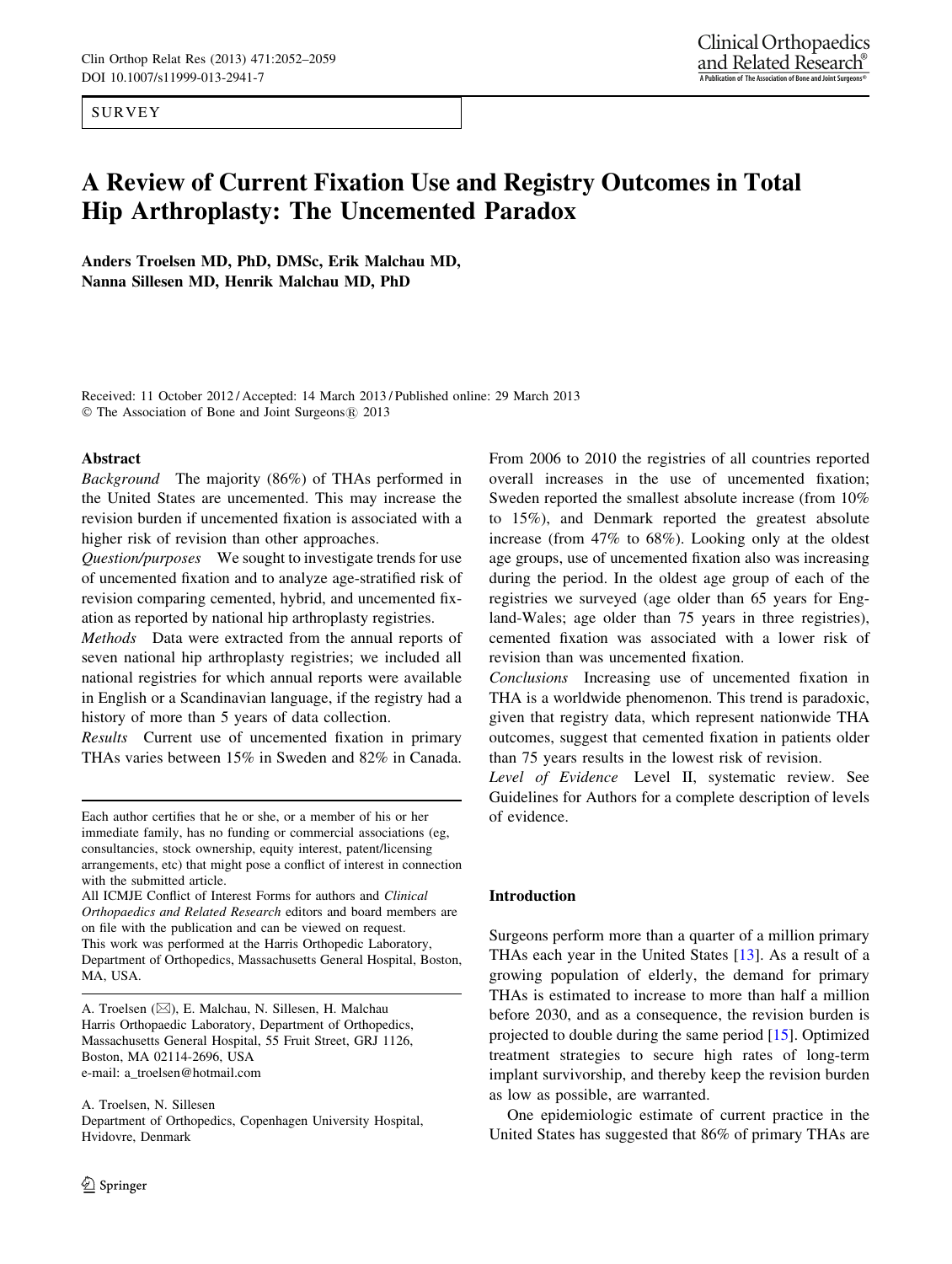uncemented, most of the rest use hybrid fixation, and less than 1% of THAs are fully cemented [\[13\]](#page-7-0). A poll among members of the American Academy of Orthopaedic Surgeons (AAOS) at the 2009 annual meeting regarding preferences in THA revealed 47% of respondents used an uncemented femoral component in all cases, and another 47% used uncemented femoral components in 75% or more of cases [[2\]](#page-6-0).

However, fixation strategies vary widely in other countries. In contrast to the United States, Sweden generally has favored cemented implants; only approximately 15% of THAs there were uncemented in 2010 [\[21](#page-7-0)]. Countries with hip arthroplasty registries have valid and population-based numbers for the use of different fixation types. Countries with longer-standing (minimum  $> 5$  years) hip arthroplasty registries include Australia, Canada, Denmark, England-Wales, Finland, New Zealand, Norway, and Sweden. The registries convey valid estimates for risk of revision THA for different fixation types and specific implant designs [\[19](#page-7-0), [20\]](#page-7-0).

Good long-term survivorship has been reported for cemented and uncemented THA implants in single-center studies from North America [[3,](#page-6-0) [4](#page-6-0), [7,](#page-7-0) [9](#page-7-0)]. However, these studies are limited as they may not represent the national composite implant survivorship data that could be anticipated for the THAs performed across all orthopaedic facilities in the United States. Assuming that nationwide collection of data in countries with longer-standing hip arthroplasty registries would resemble a data collection in the United States, assessment of these registry data is appropriate if nationwide quality of THA is of concern.

We sought to use established national hip registries to answer the following questions: (1) In the registries, what fraction of THAs are uncemented? (2) Has uncemented fixation become more or less common during the past half decade? (3) After stratifying by age, what fixation strategies (cemented versus uncemented, cemented versus hybrid, and hybrid versus uncemented) lead to the lowest risk of revision?

#### Methods and Materials

Countries with established hip arthroplasty registries or current studies underway to develop a registry include: Australia, Austria, Canada, Croatia, Czech Republic, Denmark, England-Wales, Finland, France, Holland, Hungary, Italy, Ireland, Lithuania, New Zealand, Norway, Portugal, Romania, Scotland, Slovakia, Slovenia, South Africa, Spain, Sweden, Switzerland, the United States, and Turkey. In the current study, we reviewed registry reports if these were available in English or a Scandinavian language and if the registry had a history of more than 5 years of data collection. Thus, we included data from hip arthroplasty registries from Australia [\[1](#page-6-0)], Canada [\[5](#page-7-0)], Denmark [[8\]](#page-7-0), England-Wales [\[18](#page-7-0)], New Zealand [\[22](#page-7-0)], Norway [\[23](#page-7-0)], and Sweden [\[21](#page-7-0)] (reports from Finland could not be readily downloaded and no response was received following written inquiry to the registry).

The registries rely on the reporting of data from primary and revision surgeries to one national database. Five of the surveyed registries have a high completeness for primary THA ( $\geq$  93%) (Table 1). Completeness is the number of procedures reported to the registry of the actual number of procedures performed. The reported data for primary THAs include information regarding a unique patient identification or social security number and the surgically treated side, thus making it possible to pair any secondary revision surgeries to the primary surgery. Data of interest for latestage revisions reported to the registries include: brand, design, and fixation of the acetabular and femoral components; femoral head size, modularity, and material; and acetabular liner material.

During April 2012, we reviewed the annual reports from included hip arthroplasty registries to extract information regarding: (1) the current (2010) use of uncemented fixation in primary THAs as a percentage of all primary THAs as reported in the most recently available reports (2011 annual reports); (2) the use of uncemented fixation in

| <b>Table 1.</b> Registry data for THAs |
|----------------------------------------|
|----------------------------------------|

| Country       | Year of<br>initiation | Completeness          | Number of primary<br>THAs reported | Last year of<br>followup |
|---------------|-----------------------|-----------------------|------------------------------------|--------------------------|
| Australia     | 1999                  | $93%$ *               | 211,114                            | December 2010            |
| Canada        | 2001                  | $42\%$ <sup>‡</sup>   | 80,062                             | March 2010               |
| Denmark       | 1995                  | 96.3%                 | 103,424                            | December 2010            |
| New Zealand   | 1997                  | 98%                   | 71,057                             | December 2010            |
| Norway        | 1987                  | $100\%$ <sup>†</sup>  | 132,179                            | December 2010            |
| England-Wales | 2003                  | $83.4\%$ <sup>‡</sup> | 405,074                            | March 2010               |
| Sweden        | 1979                  | $98.5\%$              | 330,990                            | December 2010            |

\* Completeness for validated records; <sup>†</sup>completeness since 1989; <sup>‡</sup>completeness includes hip and knee arthroplasties; <sup>\$</sup>completeness for 2010.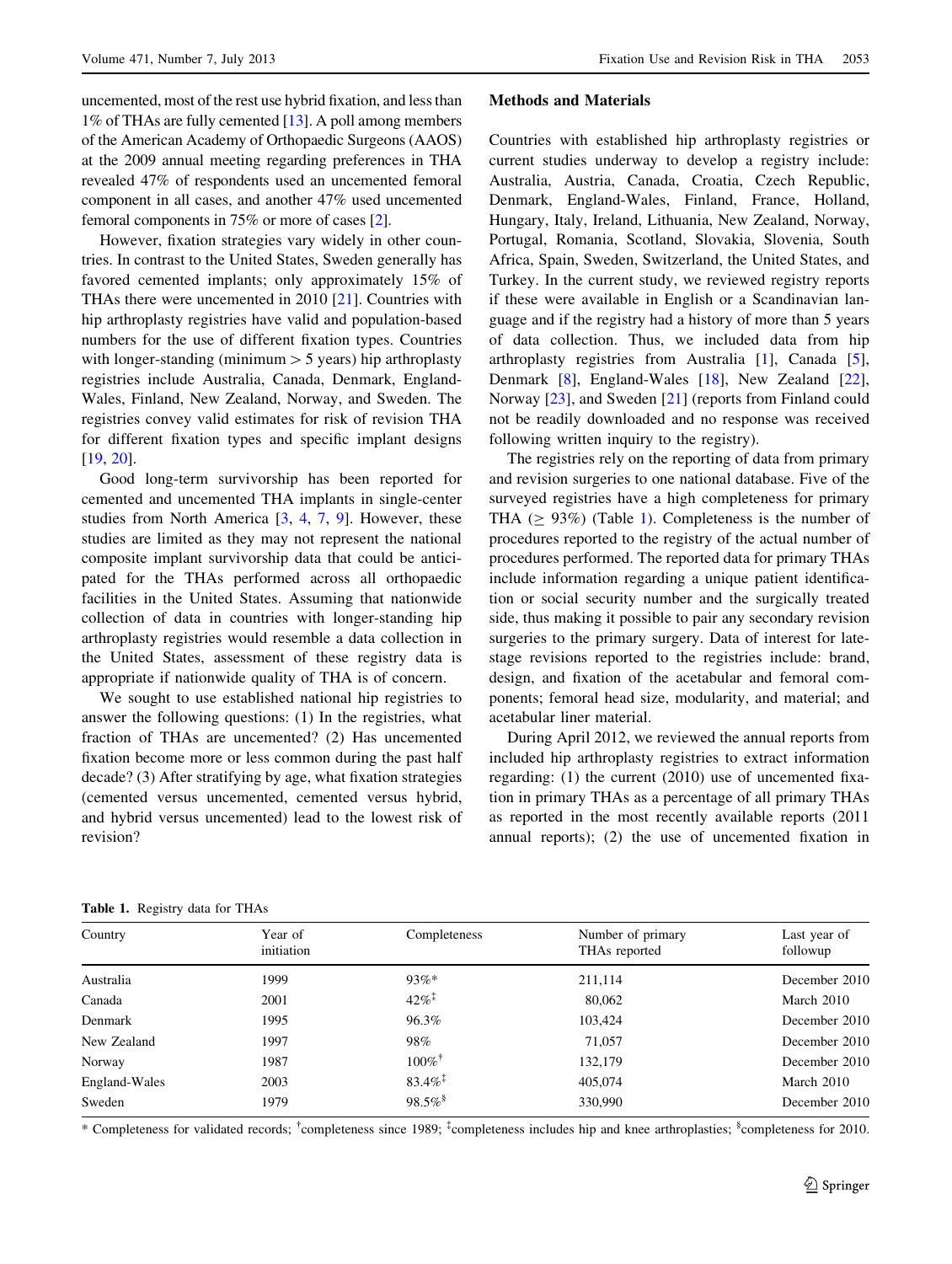primary THAs as a percentage of all primary THAs for each year from 2006 through 2010, thus establishing a trend of uncemented fixation for each country during that past half decade. For Australia, Denmark, England-Wales, and Norway, we were able to extract these data for the oldest age groups separately  $(> 75$  years for Australia, and Denmark;  $> 65$  years for England-Wales; and  $> 60$  years for Norway); and (3) age-stratified risk estimates of revision when comparing THA with different fixation techniques: cemented versus uncemented, cemented versus hybrid (cemented stem), and hybrid (cemented stem) versus uncemented. These age-stratified risk estimates could be extracted from the registries of Australia, Denmark, England-Wales, and New Zealand. For England-Wales, the risk estimates were reported for each sex separately. Australia, Denmark, and England-Wales report risk estimates as hazard ratios, and New Zealand reports revision rate per 100 component years.

Descriptive statistics are applied. Categorical data are presented as percentages, and risk estimates of revisions when comparing fixation techniques are grouped and colorcoded according to whether statistical significance was observed (white or black) or not (grey).

## Results

The current use of uncemented fixation varies between 15% and 82% of all primary THAs reported to the registries (Fig. 1). The lowest prevalence of uncemented fixation is in Sweden (15%) and Norway (25%). They are followed by England-Wales (43%), New Zealand (51%), Australia (65%), Denmark (68%), and Canada with a prevalence of uncemented fixation of 82%.

From 2006 to 2010, the registries of all countries reported overall increases in uncemented fixation use (Fig. 1). The smallest absolute increases in uncemented fixation use during the period in question were reported by the Swedish (from 10% to 15%) and Australian (from 60% to 65%)

Fig. 1 The percentages of uncemented fixation of all primary THAs each year from 2006 to 2010 are shown. AUS = Australia; CAN = Canada; DK = Denmark; E-W = England-Wales;  $NOR = Norway$ ;  $NZ = New Zealand$ ; SWE = Sweden.

registries. The largest absolute increases in uncemented fixation use were reported by the Danish (from 47% to 68%) and England-Wales (from 25% to 43%) registries. In Canada, New Zealand, and Norway, the absolute prevalence of uncemented fixation use increased by 10% to 12% during the period. Uncemented fixation use for the oldest age group reported by Australia, Denmark, England-Wales ( $> 75$  years for all), and Norway  $(> 60$  years) also shows overall increases during the period (Fig. [2\)](#page-3-0). The increases approximate those observed for uncemented fixation use in all age groups (Fig. 1). The current prevalence of uncemented fixation use in the oldest age group is 47% in Australia, 42% in Denmark, 29% in England-Wales, and 21% in Norway.

Cemented fixation resulted in statistically significantly lower revision rates (Appendix [1](#page-6-0)) than uncemented fixation in the oldest age groups of all registries surveyed ( $> 75$  years; except England-Wales,  $> 65$  years) (Fig. [3\)](#page-3-0). Cemented fixation resulted in lower revision rates than hybrid (cemented femur) fixation in the oldest age group, except for Australia where no statistical difference was observed for patients older than 75 years, comparing hybrid and cemented fixation (hazard ratio, 1.07; 95% CI, 0.90–1.26) (Fig. [4](#page-3-0)). Considering risk profiles of hybrid (cemented femur) versus uncemented fixation, the pattern is less clear and only the Australian and New Zealand registries reported statistically significantly reduced revision risks (Appendix [1\)](#page-6-0) when fixation was hybrid (cemented femur) compared with uncemented fixation for the oldest age group (Fig. [5](#page-4-0)).

### Discussion

The majority of THAs in the United States (86%) are performed without cement  $[13]$  $[13]$ , and in every registry we surveyed, we found that the rates of uncemented fixation are increasing. This may increase the revision burden if uncemented fixation is associated with a higher risk of revision than other approaches. Countries with hip

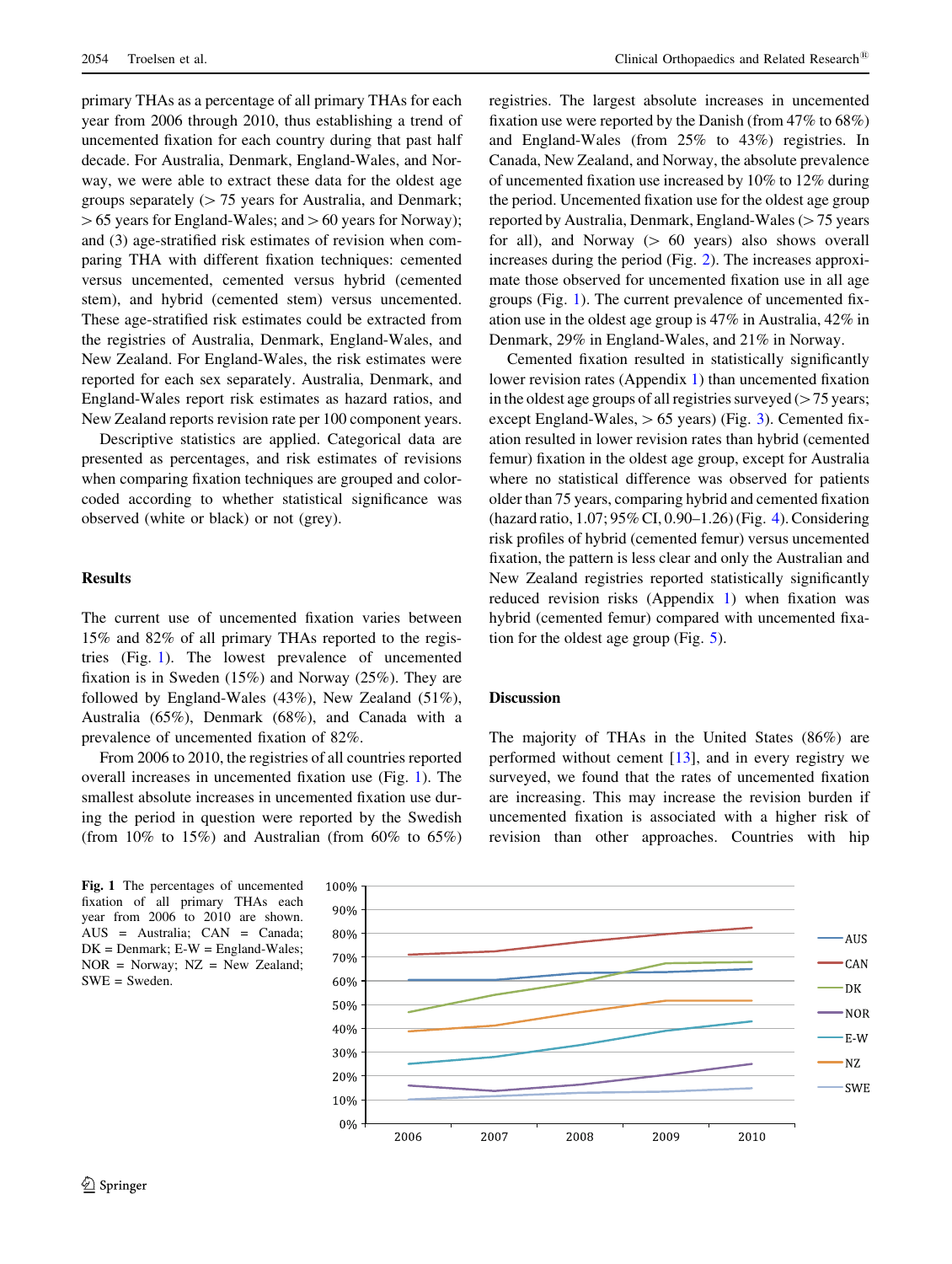<span id="page-3-0"></span>Fig. 2 The percentages of uncemented fixation of all THAs performed in patients older than 75 years (Norway,  $> 60$  years) each year from 2006 to 2010 are shown. Data could not be extracted for Denmark in 2006. AUS = Australia; DK = Denmark; E-W = England-Wales; NOR = Norway.



| Fig. 3 The risk profiles for cemented                                                                                                                                                                                                                               |                                   |
|---------------------------------------------------------------------------------------------------------------------------------------------------------------------------------------------------------------------------------------------------------------------|-----------------------------------|
| versus uncemented fixation according<br>to age groups were extracted and are<br>color coded as follows: white $=$ statis-<br>tically significant ( $p < 0.05$ ) lower risk<br>of revision after cemented versus unce-<br>mented fixation; $gray = no$ statistically | Age<br>(yea<br>Den<br>Aust<br>New |
| significant ( $p > 0.05$ ) difference in risk                                                                                                                                                                                                                       |                                   |
| of revision after cemented versus unce-<br>mented fixation; black $=$ statistically<br>significant ( $p < 0.05$ ) greater risk of<br>revision after cemented versus unce-                                                                                           | Den<br>Aust<br>New                |
| mented fixation. See Appendix 1 for                                                                                                                                                                                                                                 | Den                               |
| exact risk estimates.                                                                                                                                                                                                                                               | Aust                              |

|                           | Country | Australia | Denmark | England- | England-  | New     |
|---------------------------|---------|-----------|---------|----------|-----------|---------|
| Age groups                |         |           |         | Wales    | Wales     | Zealand |
| (years)                   |         |           |         | (males)  | (females) |         |
| Denmark: < 50             |         |           |         |          |           |         |
| Australia, England-Wales, |         |           |         |          |           |         |
| New Zealand: $<$ 55       |         |           |         |          |           |         |
|                           |         |           |         |          |           |         |
| Denmark: 50-59            |         |           |         |          |           |         |
| Australia, England-Wales, |         |           |         |          |           |         |
| New Zealand: 55-64        |         |           |         |          |           |         |
| Denmark: 60-74            |         |           |         |          |           |         |
| Australia, New Zealand:   |         |           |         |          |           |         |
| 65-75                     |         |           |         |          |           |         |
| England-Wales: $> 65$     |         |           |         |          |           |         |
| Australia, Denmark, New   |         |           |         |          |           |         |
| Zealand: $> 75$           |         |           |         |          |           |         |
| England-Wales: $> 65$     |         |           |         |          |           |         |
|                           |         |           |         |          |           |         |

Fig. 4 The risk profiles for cemented versus hybrid fixation (cemented femur) according to age groups are color coded as follows: white = statistically significant ( $p < 0.05$ ) lower risk of revision after cemented versus hybrid fixation; gray = no statistically significant ( $p > 0.05$ ) difference in risk of revision after cemented versus hybrid fixation; black = statistically significant ( $p \, < \, 0.05$ ) higher risk of revision after cemented versus hybrid fixation. See Appendix [1](#page-6-0) for exact risk estimates.

| Country<br>Age groups<br>(vears)                                            | Australia | Denmark | England-<br>Wales<br>(males) | England-<br>Wales<br>(females) | <b>New</b><br>Zealand |
|-----------------------------------------------------------------------------|-----------|---------|------------------------------|--------------------------------|-----------------------|
| Denmark: < 50<br>Australia, England-Wales,<br>New Zealand: $<$ 55           |           |         |                              |                                |                       |
| Denmark: 50-59<br>Australia, England-Wales,<br>New Zealand: 55-64           |           |         |                              |                                |                       |
| Denmark: 60-74<br>Australia, New Zealand:<br>65-75<br>England-Wales: $> 65$ |           |         |                              |                                |                       |
| Australia, Denmark, New<br>Zealand: $> 75$<br>England-Wales: $> 65$         |           |         |                              |                                |                       |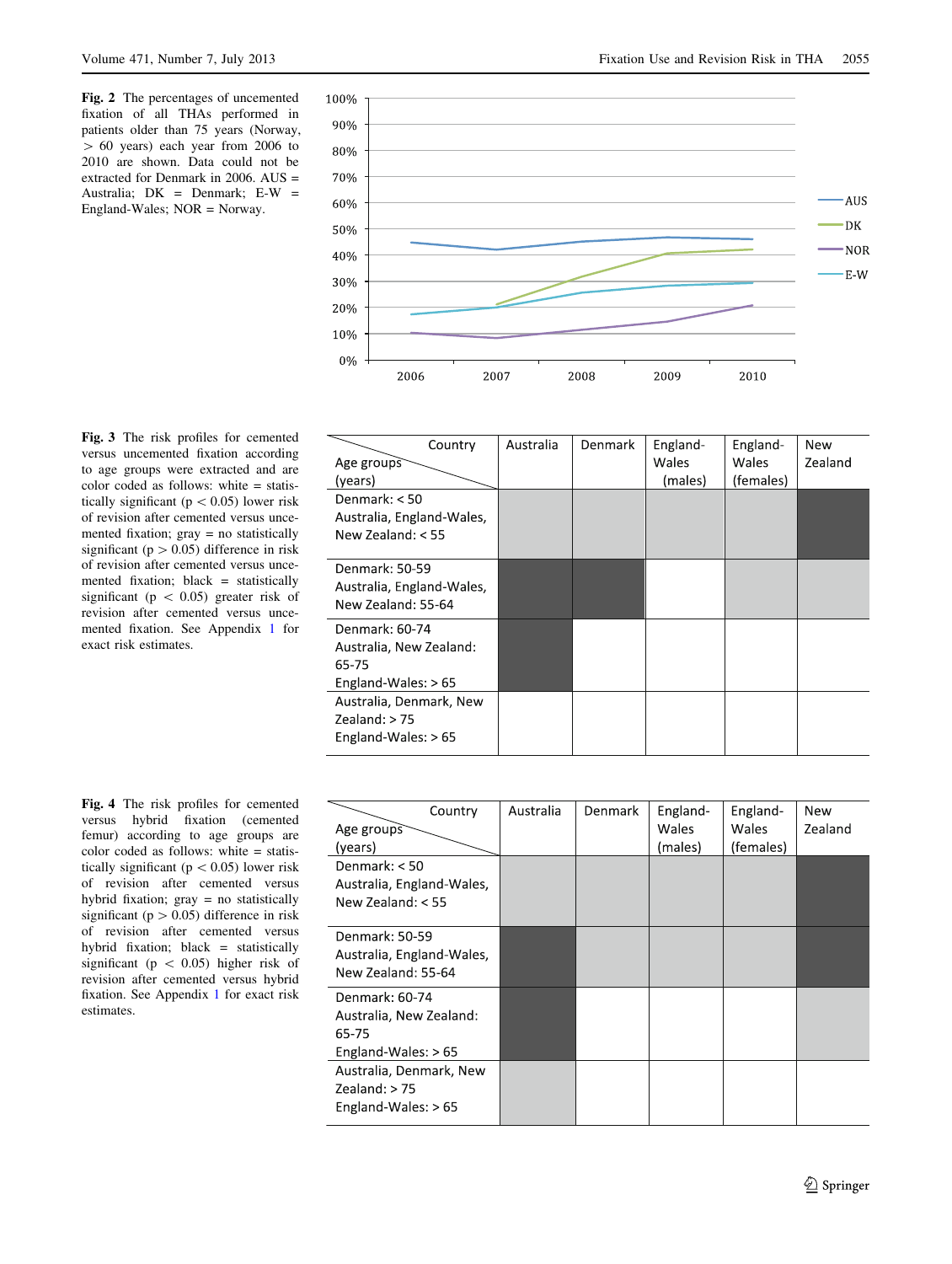<span id="page-4-0"></span>Fig. 5 Risk profiles for hybrid (cemented femur) versus uncemented fixation according to age groups are color coded as follows: white  $=$  statistically significant ( $p \, < 0.05$ ) lower risk of revision after hybrid (cemented femur) versus uncemented fixation; gray = no statistically significant ( $p > 0.05$ ) difference in risk of revision after hybrid versus uncemented fixation:  $black = statistic$ cally significant ( $p \lt 0.05$ ) higher risk of revision after hybrid versus uncemented fixation. N/A = not available. See Appendix [1](#page-6-0) for exact risk estimates.

| Country                   | Australia | <b>Denmark</b> | England- | England-  | New     |
|---------------------------|-----------|----------------|----------|-----------|---------|
| Age groups                |           |                | Wales    | Wales     | Zealand |
| (years)                   |           |                | (males)  | (females) |         |
| Denmark: < 50             |           |                | N/A      | N/A       |         |
| Australia, England-Wales, |           |                |          |           |         |
| New Zealand: $<$ 55       |           |                |          |           |         |
|                           |           |                |          |           |         |
| Denmark: 50-59            |           |                | N/A      | N/A       |         |
| Australia, England-Wales, |           |                |          |           |         |
| New Zealand: 55-64        |           |                |          |           |         |
| Denmark: 60-74            |           |                | N/A      | N/A       |         |
| Australia, New Zealand:   |           |                |          |           |         |
| 65-75                     |           |                |          |           |         |
| England-Wales: $> 65$     |           |                |          |           |         |
| Australia, Denmark, New   |           |                | N/A      | N/A       |         |
| Zealand: $> 75$           |           |                |          |           |         |
| England-Wales: $> 65$     |           |                |          |           |         |
|                           |           |                |          |           |         |

arthroplasty registries have valid and population-based numbers for the use of different fixation types and the associated risk of revision [[19](#page-7-0), [20\]](#page-7-0). By analyzing the annual reports of hip arthroplasty registries, we assessed the current frequencies of uncemented fixation, the trends in use of uncemented fixation during the past half decade, and age-stratified risks of revision using cemented, uncemented, and hybrid fixation.

This study had several limitations. First, this study is based solely on assessment of publicly available annual reports from included hip arthroplasty registries. This is limiting as raw data from the registries cannot be assessed and thus supplemental clarifying analysis, such as adjustment for confounders, was not performed. However, the publicly available reports used to answer our research questions are the sources of evidence that are readily available to the orthopaedic community just like journal papers identified on a search engine. Second, registries have different strategies when presenting data which is an obstacle to uniform interpretation of data on revision risk in this study: hazard ratios and revision rate per 100 component years are given and for hazard ratios the index mode of fixation for comparisons differs between and within registries. In addition, age groups are defined differently among registries, and the same analyses are not presented by all registries resulting in apparent lack of data in our study. This is confusing, but even so, the analysis and numbers are reliable, and for convenience of interpretation we attempted uniform presentation of data in the figures with colored box formats. A joint analysis of all raw data from the included registries, aggregating data from more than one million procedures, is a major task not yet performed. However, in an attempt to join efforts, the Nordic Arthroplasty Register Association (NARA) was established in 2007, and

we hope this kind of cooperation will lead to more data uniformity and stronger statements using register data [[12\]](#page-7-0). Third, some limitations of register data in general should be acknowledged: the large number of patients aggregated and included in analysis of register data results in high statistical power, but even after common statistical adjustments residual confounding is inherent to register data since there are limits for what adjustments can be made. Registries are constructed to use revision THA as the end point of the analysis. Although some registries collect and report data on patientreported outcome measures, the registries generally are less informative regarding how patients are doing and merely reflect technical aspects of surgery and their importance to the revision end point. By inquiry to registries, one gets estimates of revision risk for the entire population of THAs performed in the country. Most registries have high completeness and provide reliable data. Some may argue that overall registry risk estimates are not a valid measure of how good surgical outcome can really be referring to excellent long-term results in expert single-center studies [\[3](#page-6-0), [4](#page-6-0), [7](#page-7-0), [9](#page-7-0)]. However, if nationwide quality of THA is of concern, assessment using registry-based data will provide the best estimates of what to expect from revision risk profiles [[1,](#page-6-0) [5,](#page-7-0) [8,](#page-7-0) [18](#page-7-0), [22](#page-7-0), [23](#page-7-0)].

Why is the variation in current use of uncemented fixation observed by the registries so great? In some countries the registries have been advisors to surgeons in the appropriate choice of fixation, using feedback from the registries concerning risk of revision. In Sweden this has led to a conservative approach with the lowest current use of uncemented fixation and the lowest increase in its use during the reviewed 5-year period [[21\]](#page-7-0). This strategy has led to consistent reports of overall good THA survivorship by the Swedish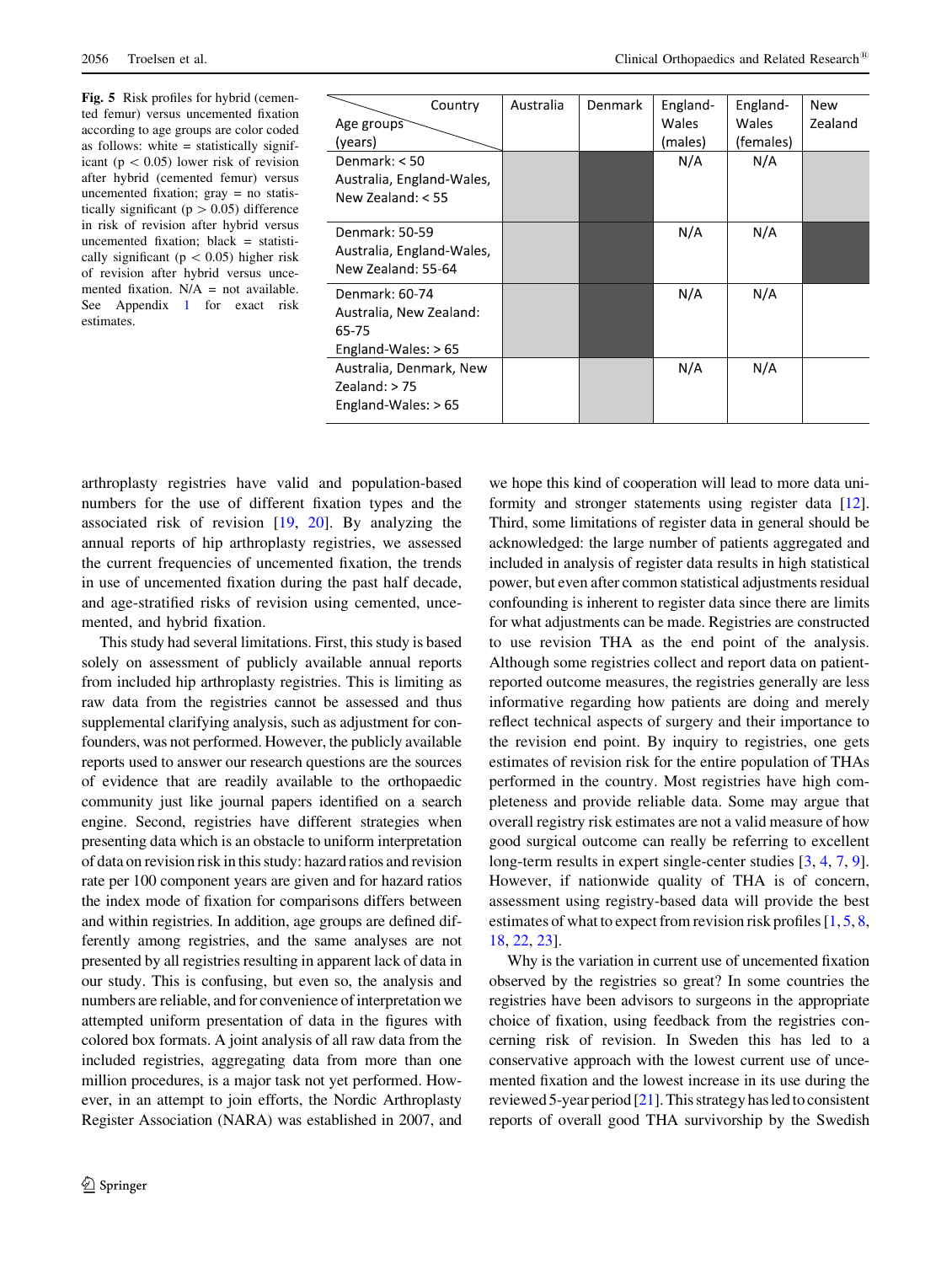registry. However, even the presence of a long-standing registry providing data to surgeons at least annually does not necessarily lead to reluctance to use uncemented fixation. This is evidenced by the current use of uncemented fixation observed by the registries in Denmark and England-Wales. Probably multiple factors determine the current large variation in uncemented use in THAs, and even neighboring countries do not necessarily have comparable percentage use of uncemented fixation. This would seem to identify individual surgical cultures in the countries.

What can explain the increasing use of uncemented fixation that is observed by all registries? Historically, the use of cement has been discredited by speculations about cement disease, describing loosening of cemented implants as a unique mode of failure attributable to the material properties of the cement [\[14](#page-7-0)]. Furthermore, marketing and rapid developments of good uncemented solutions have been great contributors to push toward an increase in the use of uncemented fixation. This may be particularly true for the United States and Canada with more than eight of 10 primary THAs being uncemented; however, although total use of uncemented fixation is less than in North America, Denmark and England-Wales have experienced dramatic increases in the use of uncemented fixation during the past half decade [[8,](#page-7-0) [18](#page-7-0)]. Expert single-center experiences reporting good long-term outcomes could lead to increased use of a particular mode of fixation, but such studies do not support favoring just one technique and excellent implant survivorship has been reported for cemented and uncemented THAs [\[3](#page-6-0), [4,](#page-6-0) [7](#page-7-0), [9\]](#page-7-0). It seems that the increasing use of uncemented fixation worldwide is not backed by evidence that can be generalized to predict the outcome of an entire nation of surgeons performing THAs. Contrary to this thought, studies of large cohorts of patients have suggested inferiority of uncemented fixation [\[6](#page-7-0), [10,](#page-7-0) [16](#page-7-0)], and thus it seems that a continuing increase in the use of uncemented fixation is unwarranted. A drawback of the decreasing use of cemented fixation is that the skills to perform an optimal cemented THA potentially are deteriorating among hip surgeons. Denmark observed the largest absolute increase in uncemented use during the study period, and results from the recently published annual registry report of 2012 showed an increased risk of revision of cemented THAs comparing 2007 to 2011 with 1995 to 1998 (hazard ratio,1.24; 95 % CI, 1.08–1.43) [\[8](#page-7-0)]. This could in part reflect deterioration of skills, and as a result the profession has to be reeducated with the potential of initial higher risk of revision for cemented THAs attributable to learning curve issues.

The current study suggests superior outcomes in terms of lower revision risk when cemented fixation is compared with uncemented and hybrid fixation in the older age groups of the THA population. Long-term single-center studies have reported good outcomes for cemented and uncemented THAs [[3,](#page-6-0) [4](#page-6-0), [7](#page-7-0), [9\]](#page-7-0). In a meta-analysis, Morshed et al. found superiority of cemented fixation over uncemented fixation not just in older age groups [\[17](#page-7-0)]. They also found the performance of uncemented implants improved with time. This latter finding also should be acknowledged in relation to registry findings in which improvements in designs and materials, potentially offering improved long-term survivorship, will take some time to break through in reported data of fixation technique. However, the registries do follow specific implant designs and materials to observe their performance individually. Hailer et al., in a register-based study specifically addressing the issue of cemented versus uncemented performance, found lower revision-free 10-year survival for uncemented THAs than for cemented THAs [\[10\]](#page-7-0). They identified poorer performance of uncemented cups and increased risk of revision resulting from periprosthetic fractures in uncemented stems to be the main reasons for this. However, they acknowledged that problems related to uncemented cups seemed to be solved by introduction of new developments. Similarly, not all cemented designs have done well, and in another registry-based study, Hallan et al. recommended abandoning a double-tapered cemented titanium stem because survivorship was clearly deteriorating [\[11](#page-7-0)]. A meta-analysis on register-based studies of revision risk after primary THA identified that uncemented implants may have a higher 10-year revision rate regardless of age [[6\]](#page-7-0). In a recent register-based cohort study reporting the outcome of 275,000 THAs comparing adjusted mortality and revision rates of cemented compared with uncemented THAs, a statistically significant lower risk of revision was found for cemented THAs [[16\]](#page-7-0). However, a statistically significant lower mortality rate was observed in uncemented THAs compared with cemented THAs. McMinn et al. [[16\]](#page-7-0) directed attention toward the possibility of residual confounding, even in adjusted analysis of large cohorts and that mortality risks should be included in the discussion of what mode of fixation in THA is superior. Overall, there seems to be evidence that cemented implants are associated with lower revision risk than uncemented implants, at least in the older age groups.

Increasing use of uncemented fixation in THAs is a worldwide phenomenon. This trend is in conflict with data from registries representing nationwide THA outcomes, which suggest that use of cemented fixation in patients older than 75 years provides the lowest risk of revision. In countries with high use of uncemented fixation, and in countries with dramatic increases in uncemented use, this should warrant close monitoring of population-based outcomes to act on deteriorating long-term outcome.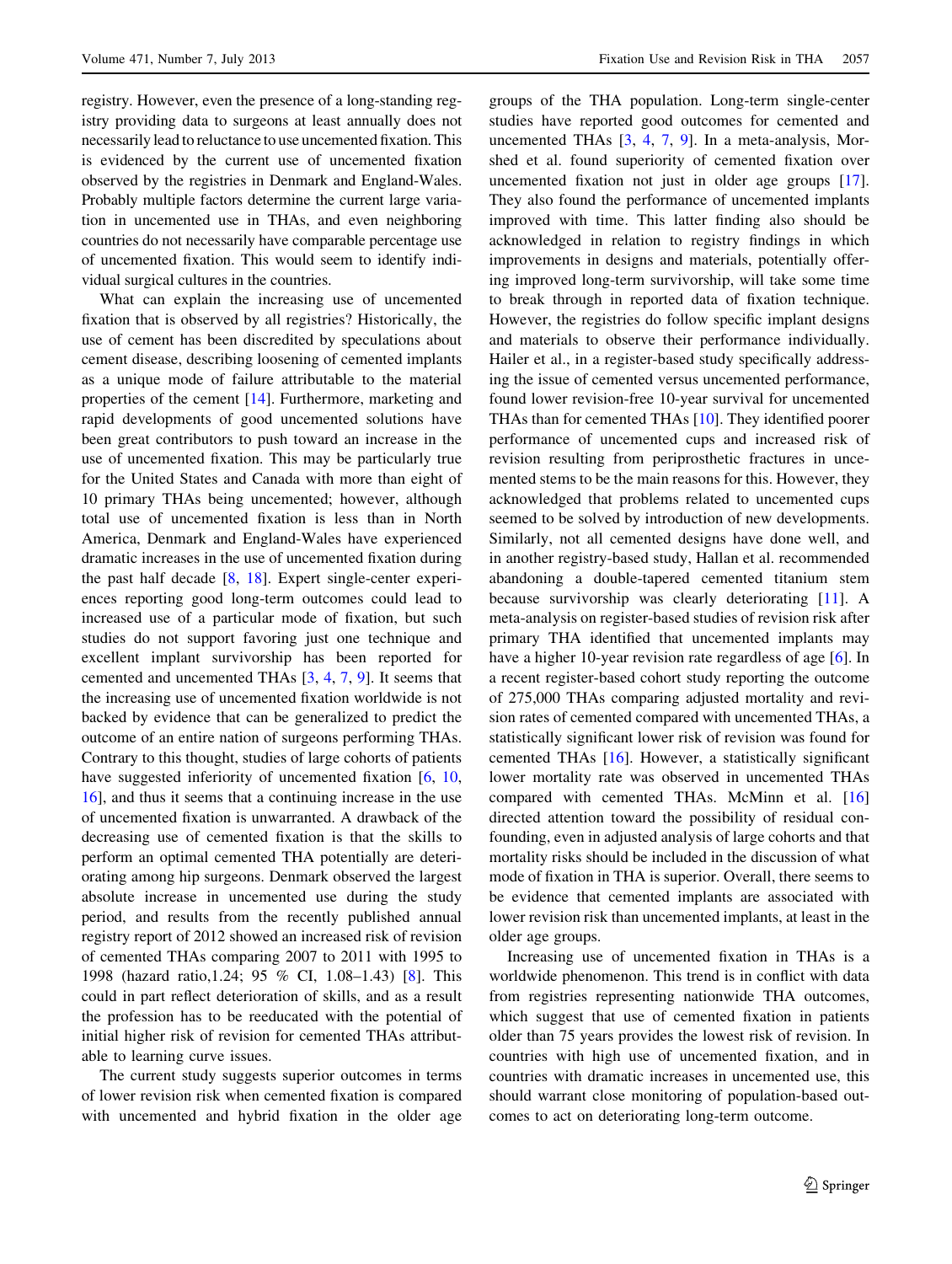#### <span id="page-6-0"></span>Appendix

Appendix 1. Specific age-stratified revision risks for comparison of cemented, uncemented, and hybrid (cemented femur) fixation

| Australia: Hazard ratio (95 % CI) |                                                              |                                |                          |  |
|-----------------------------------|--------------------------------------------------------------|--------------------------------|--------------------------|--|
| Patient age (years)               | Uncemented versus cemented                                   | Cemented versus hybrid         | Uncemented versus hybrid |  |
| < 55                              | 1.01(0.69, 1.47)                                             | 1.12(0.74, 1.70)               | 1.13(0.90, 1.41)         |  |
|                                   | Cemented versus uncemented                                   | Cemented versus hybrid         | Uncemented versus hybrid |  |
| 55–64                             | 1.48(1.18, 1.85)                                             | 1.45(1.15, 1.81)               | 0.81(0.63, 1.03)         |  |
|                                   | Uncemented versus cemented                                   | Cemented versus hybrid         | Uncemented versus hybrid |  |
| $65 - 74$                         | 0.80(0.68, 0.94)                                             | 1.29(1.10, 1.51)               | 1.03(0.91, 1.16)         |  |
|                                   | Uncemented versus cemented                                   | Hybrid versus cemented         | Uncemented versus hybrid |  |
| > 75                              | 1.40(1.14, 1.72)                                             | 1.07(0.90, 1.26)               | 1.43(1.24, 1.64)         |  |
| Denmark: Hazard ratio (95 % CI)   |                                                              |                                |                          |  |
|                                   | Uncemented versus cemented                                   | Hybrid versus cemented         | Hybrid versus uncemented |  |
| < 50                              | $0.82(0.62 - 1.08)$                                          | $1.23(0.91-1.65)$              | $1.50(1.23 - 1.84)$      |  |
| $50 - 59$                         | $0.69(0.59 - 0.81)$                                          | $0.97(0.82 - 1.16)$            | $1.41(1.21-1.64)$        |  |
| $60 - 74$                         | $1.14(1.04-1.25)$                                            | $1.29(1.18-1.41)$              | $1.13(1.03-1.25)$        |  |
| > 75                              | $1.69(1.43 - 2.01)$                                          | $1.43(1.25-1.63)$              | $0.84(0.70-1.01)$        |  |
|                                   | England-Wales, Males: Hazard ratio (95 % CI)                 |                                |                          |  |
|                                   | Uncemented versus cemented                                   | Hybrid versus cemented         |                          |  |
| < 55                              | $1.10$ (0.77 to 1.57)                                        | $0.68$ (0.42 to 1.09)          |                          |  |
| 56-64                             | 1.56 $(1.22 \text{ to } 2.01)$                               | 1.09 (0.78 to 1.52)            |                          |  |
| > 65                              | 1.73 $(1.48 \text{ to } 2.02)$                               | 1.48 (1.22 to 1.80)            |                          |  |
|                                   | England-Wales, Females: Hazard ratio (95 % CI)               |                                |                          |  |
|                                   | Uncemented versus cemented                                   | Hybrid versus cemented         |                          |  |
| < 55                              | 1.22 $(0.89 \text{ to } 1.71)$                               | $0.97$ (0.64 to 1.48)          |                          |  |
| 56-64                             | 1.54 (1.24 to 1.91)                                          | 1.06 $(0.79 \text{ to } 1.43)$ |                          |  |
| > 65                              | $2.21$ (1.94 to 2.53)                                        | 1.43 $(1.20 \text{ to } 2.53)$ |                          |  |
|                                   | New Zealand: Revision rate per 100 component years (95 % CI) |                                |                          |  |
|                                   | Cemented                                                     | Uncemented                     | Hybrid                   |  |
| < 55                              | 1.59(1.23, 2.02)                                             | 0.77(0.68, 0.87)               | 0.95(0.81, 1.12)         |  |
| 55–64                             | 0.95(0.80, 1.13)                                             | $0.81$ $(0.72, 0.90)$          | 0.62(0.54, 0.71)         |  |
| $65 - 74$                         | 0.56(0.50, 0.63)                                             | 0.86(0.73, 1.00)               | $0.62$ $(0.55, 0.69)$    |  |
| > 75                              | 0.39(0.33, 0.44)                                             | 0.95(0.7, 1.25)                | 0.59(0.50, 0.69)         |  |

## References

- 1. Australian Orthopaedic Association National Joint Replacement Registry. Annual Report. Adelaide, AOA 2011. Available at: [https://](https://aoanjrr.dmac.adelaide.edu.au/en/annual-reports-2011) [aoanjrr.dmac.adelaide.edu.au/en/annual-reports-2011.](https://aoanjrr.dmac.adelaide.edu.au/en/annual-reports-2011) Accessed March 12, 2013.
- 2. Berry DJ, Bozic KJ. Current practice patterns in primary hip and knee arthroplasty among members of the American Association of Hip and Knee Surgeons. J Arthroplasty. 2010;25(suppl):2–4.

<sup>2</sup> Springer

- 3. Berry DJ, Harmsen WS, Cabanela ME, Morrey BF. Twenty-fiveyear survivorship of two thousand consecutive primary Charnley total hip replacements: factors affecting survivorship of acetabular and femoral components. J Bone Joint Surg Am. 2002;84: 171–177.
- 4. Callaghan JJ, Bracha P, Liu SS, Piyaworakhun S, Goetz DD, Johnston RC. Survivorship of a Charnley total hip arthroplasty: a concise follow-up, at a minimum of thirty-five years, of previous reports. J Bone Joint Surg Am. 2009;91:2617–2621.